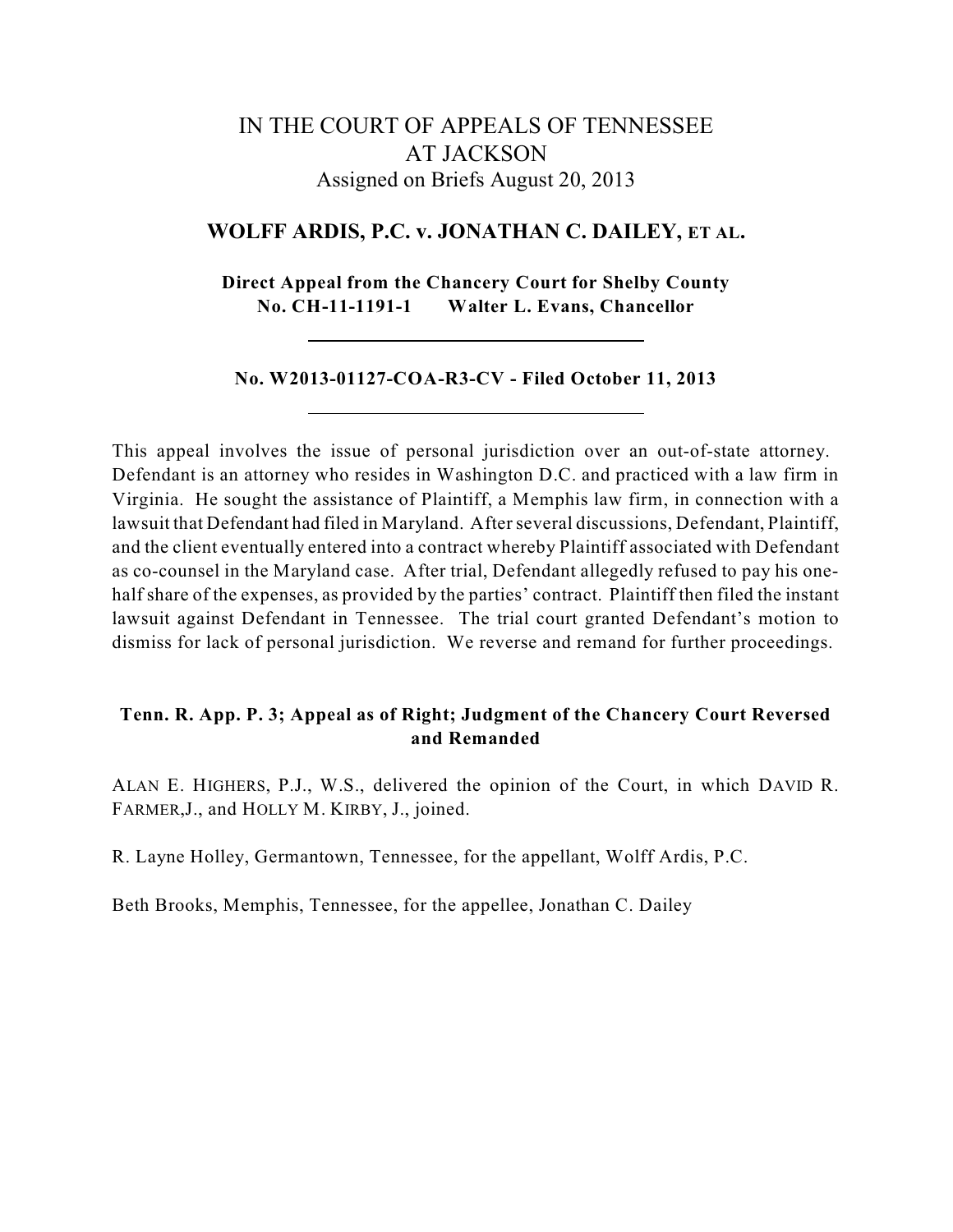#### **OPINION**

#### **I. FACTS & PROCEDURAL HISTORY**

Defendant Jonathan Dailey is an attorney who resides in Washington D.C. and conducts business as the Law Office of Jonathan C. Dailey (collectively "Dailey"). Dailey is licensed to practice in Washington D.C., Maryland, and Virginia. While Dailey was practicing with a law firm located in Virginia, he filed a products liability case in Maryland, against American Honda Motor Company and others, on behalf of a client whose five children were injured in an automobile accident. One of those five children lost her eye due to glass that shattered from a side window of the vehicle. Thus, Dailey began searching for an "automobile glass expert" for the case. Eventually, he located Patrick Ardis, whose law office, Wolff Ardis, P.C., is located in Memphis, Tennessee.<sup>1</sup> Mr. Ardis possessed experience and expertise in "auto glass" litigation.

The parties executed a "Contract for Legal Services" on May 10, 2010. The contract provided that Wolff Ardis would assume responsibility for "the preparation of the glazing product liability case against Honda, including preparing experts, conducting deposition and trial examinations of Plaintiff's and Defendant's experts and handling all glazing discovery." The contract provided that Dailey and Wolff Ardis would each receive 50% of the contingent attorney's fee if a recovery was obtained. It further provided for a division of the expenses between the attorneys, whereby each firm would pay "50% of all costs relating to glazing experts, including testing and giving testimony," and Dailey would pay "100% of all other costs." The contract provided that it was to be construed and enforced according to the laws of Virginia. The contract was signed in Virginia by Dailey and by the client, and it was signed in Tennessee by Mr. Ardis. The signature pages were exchanged by email only.

The products liability case was tried before a jury in Maryland in March 2011 and resulted in a defense verdict. Wolff Ardis billed Dailey for \$48,636.45 in expenses, but Dailey refused to pay. In July 2011, Wolff Ardis filed the instant lawsuit against Dailey in the chancery court of Shelby County, Tennessee, alleging breach of contract. The complaint alleged that jurisdiction was proper in Tennessee because "[a]ll of the contacts, acts and transactions giving rise to this Petition for Breach of Contract Regarding Attorney Fees and the Petitioner's claim for relief as a creditor of the Respondent occurred in Memphis, Shelby County, Tennessee." The complaint alleged that Dailey had "reached out" to Wolff Ardis in Tennessee, entered into a contract with Wolff Ardis with regard to the Maryland litigation,

 $1$  According to Dailey, he found Mr. Ardis through an Internet search. Mr. Ardis claims that Dailey told him that he obtained his name from another expert. However, this dispute is immaterial for purposes of our analysis. It is undisputed that it was Dailey who sought out Mr. Ardis.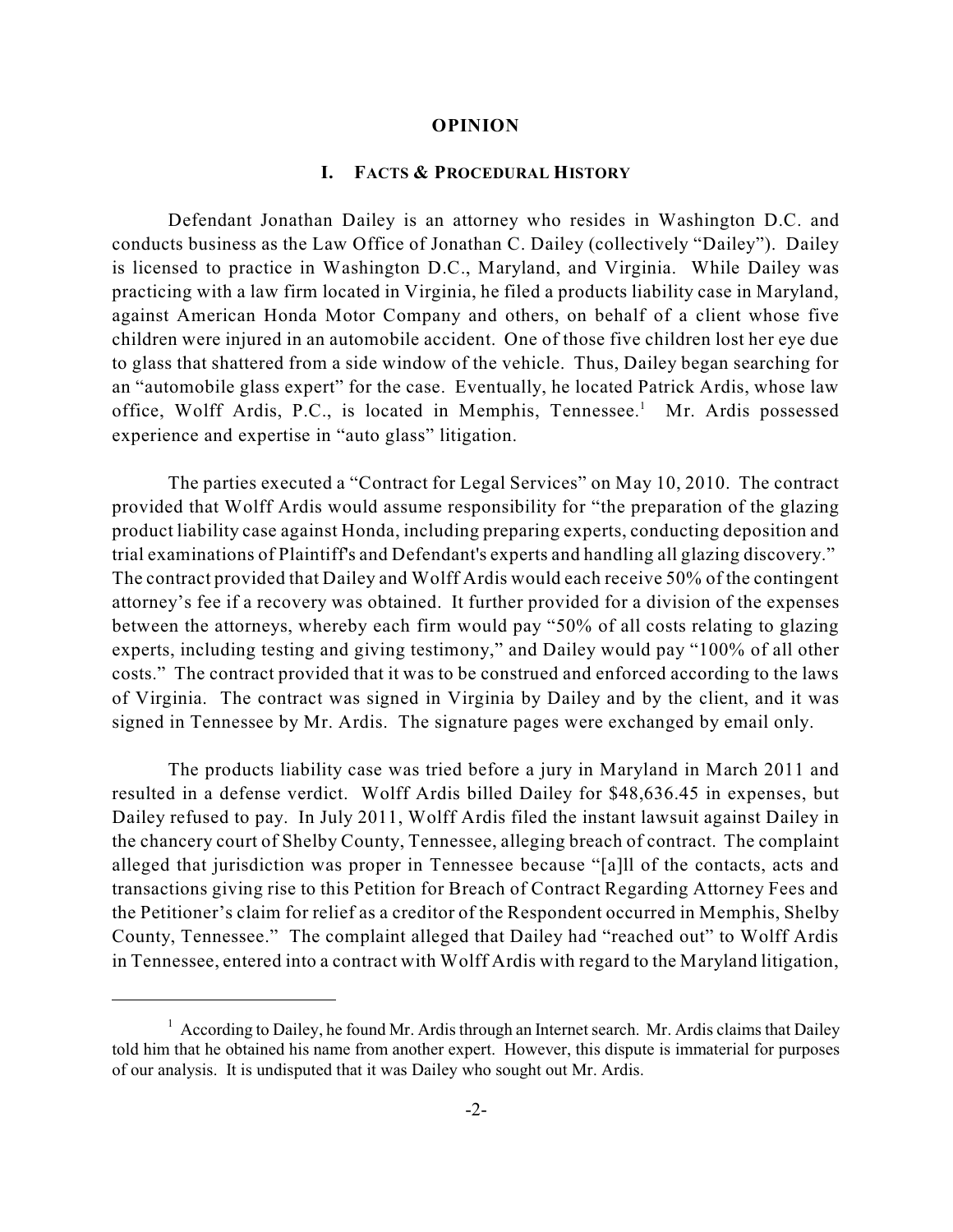and "created an account" with Wolff Ardis for the expenses it owed in connection with the lawsuit. Wolff Ardis sought a judgment against Dailey for \$48,636.45, in addition to prejudgment interest, court costs, etc. Wolff Ardis attached to its complaint the affidavit of the firm bookkeeper with an itemized list of expenses billed to Dailey.

In November 2012, Dailey, through local counsel, filed a motion to dismiss for lack of personal jurisdiction pursuant to Tennessee Rule of Civil Procedure 12.02(2). Dailey alleged that the Tennessee court's exercise of personal jurisdiction over him "would not comport with the notions of fair play and substantial justice." He submitted his own affidavit, stating that he is domiciled in Washington D.C. and does business in Virginia and Maryland. Dailey stated that he performed the work for his portion of the products liability suit in Maryland and in Virginia, and that he had never been to Tennessee or conducted business in Tennessee. He noted that Mr. Ardis traveled to Maryland for trial, and that the contract provided that it would be controlled by Virginia law. In short, Dailey argued, in his supporting memorandum, that he had "no relationship" with Tennessee and that "the relationship between the claim for breach of contract and the contacts is tenuous." Dailey argued that either Virginia or Maryland would have "a far greater interest in litigating such a claim than Tennessee."

In response to Dailey's motion to dismiss, Wolff Ardis submitted the affidavit of Mr. Ardis, in which he provided more details regarding the parties' contacts and their business relationship in general. Mr. Ardis noted at the outset that he is a resident of Tennessee, he is licensed to practice law in Tennessee, and he is a shareholder in the Wolff Ardis law firm, which is a corporation authorized to do business in Tennessee. Mr. Ardis had worked in automobile glass products liability for twenty years. On July 22, 2009, Dailey sent Mr. Ardis an email, soliciting assistance in Dailey's automobile glass products liability case. According to Mr. Ardis, Dailey stated that he had obtained Mr. Ardis's name from an expert whom he was planning to use. Mr. Ardis initially responded and offered to help Dailey without a fee or case involvement, and he sent Dailey draft discovery that he had used in other glass cases. Thereafter, Dailey called Mr. Ardis several more times, on both his office telephone in Memphis and his personal mobile phone, in order to solicit advice on matters concerning the litigation. During one of those calls, Dailey proposed that Wolff Ardis become co-counsel in the case and handle the glass products liability issue. At that time, Mr. Ardis stated that his firm might be interested, but only on the basis of limited expenses to his firm. Negotiations continued, and in early 2010, the parties were able to agree on suitable terms for the association agreement. The parties, as well as the client, then executed the Contract for Legal Services in May 2010. After the contract was executed, Dailey corresponded with Mr. Ardis on numerous occasions by telephone, by mail, and by email, on matters dealing with the products liability portion of the case, including evidentiary matters, trial strategy, expert testimony and expenses. The parties were in close contact throughout the pre-trial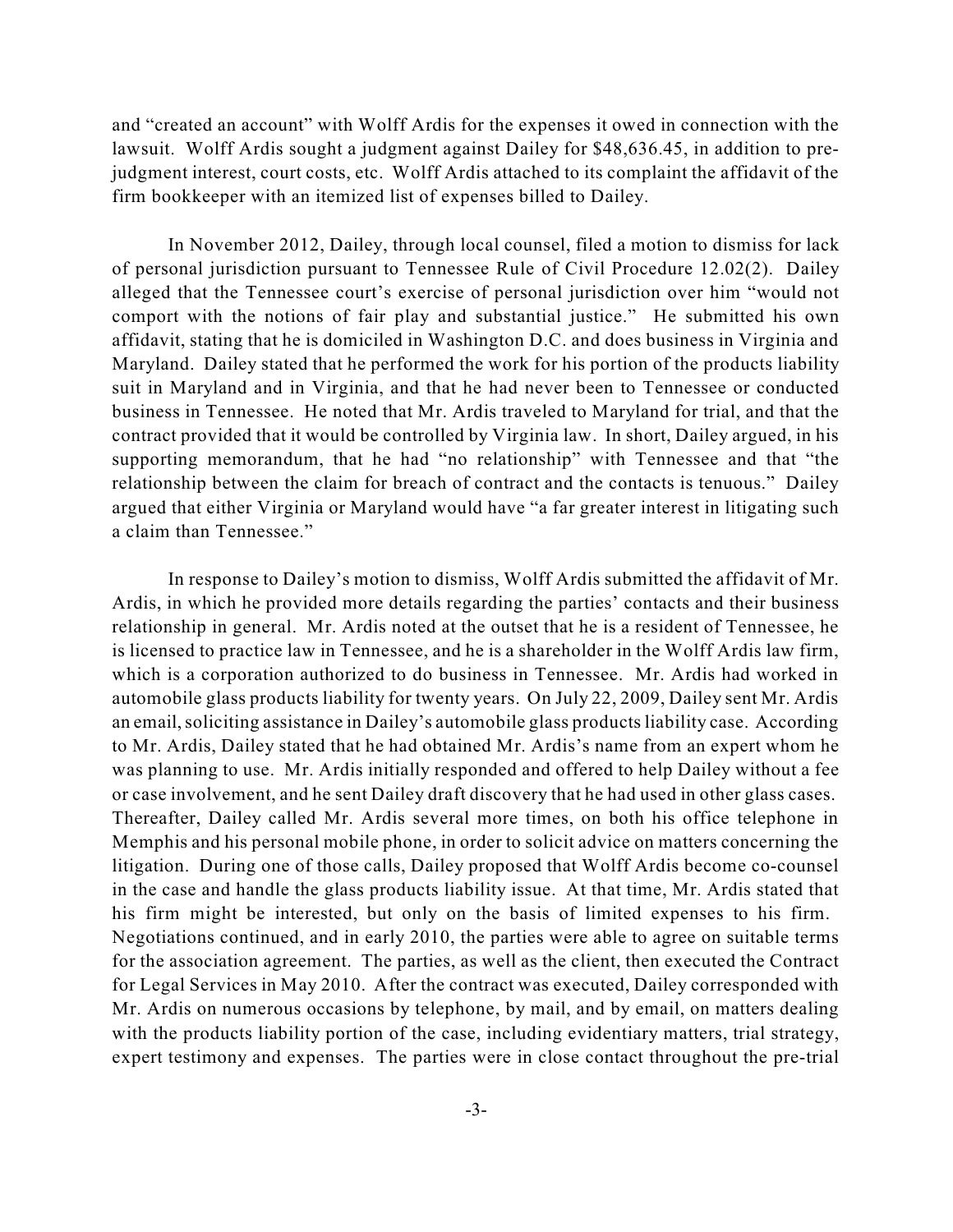phase and until the trial in March 2011. Mr. Ardis claimed that the instant lawsuit was "based upon those contacts and my firm's reliance thereon."

Wolff Ardis also filed its own memorandum, in which it highlighted the facts that Dailey had purposefully targeted a Tennessee attorney, had multiple contacts with Mr. Ardis in Tennessee by telephone and by email, and entered into a contract that would clearly have consequences in Tennessee, where Wolff Ardis performed most of its work. Wolff Ardis argued that Tennessee had a substantial interest in protecting its residents from injuries caused by out-of-state actors. It noted that the contract contained a choice-of-law clause, but not a forum selection clause, and Wolff Ardis argued that Virginia had no connection with the underlying litigation or the contract.

On April 19, 2013, the trial court entered an order granting Dailey's motion to dismiss for lack of personal jurisdiction. The trial court noted that the parties' contract "was for services to be rendered in Maryland in connection with Maryland litigation," and it was to be construed according to Virginia law. It also noted that Dailey was licensed to practice law in Virginia, Maryland, and Washington D.C. The trial court concluded that Dailey "did not purposefully avail himself of the benefits and protections offered by the State of Tennessee through the act of seeking legal advice from [Wolff Ardis] regarding the Maryland litigation" or "by sending emails or making telephone calls to [Wolff Ardis]." Ultimately, the court was "not satisfied that [Dailey] has the minimum contacts with Tennessee necessary to subject him to the jurisdiction of this court." As such, the complaint filed by Wolff Ardis was dismissed without prejudice. Wolff Ardis timely filed a notice of appeal.

#### **II. ISSUE PRESENTED**

The basic issue presented on appeal, as we perceive it, is whether the trial court erred in finding a lack of minimum contacts necessary to support the exercise of personal jurisdiction over Dailey by a Tennessee court. For the following reasons, we reverse and remand for further proceedings consistent with this opinion.

#### **III. STANDARD OF REVIEW**

"The plaintiff bears the ultimate burden of demonstrating that the trial court may properly exercise personal jurisdiction over a defendant." *Gordon v. Greenview Hosp.,Inc.*, 300 S.W.3d 635, 643 (Tenn. 2009) (citing *Chenault v. Walker*, 36 S.W.3d 45, 56 (Tenn. 2001); *Davis Kidd Booksellers, Inc. v. Day–Impex, Ltd.*, 832 S.W.2d 572, 577 (Tenn. Ct. App. 1992)). However, "[t]his burden is ordinarily not a heavy one, because personal jurisdiction need only be demonstrated by a preponderance of the evidence." *Id.* (citations omitted).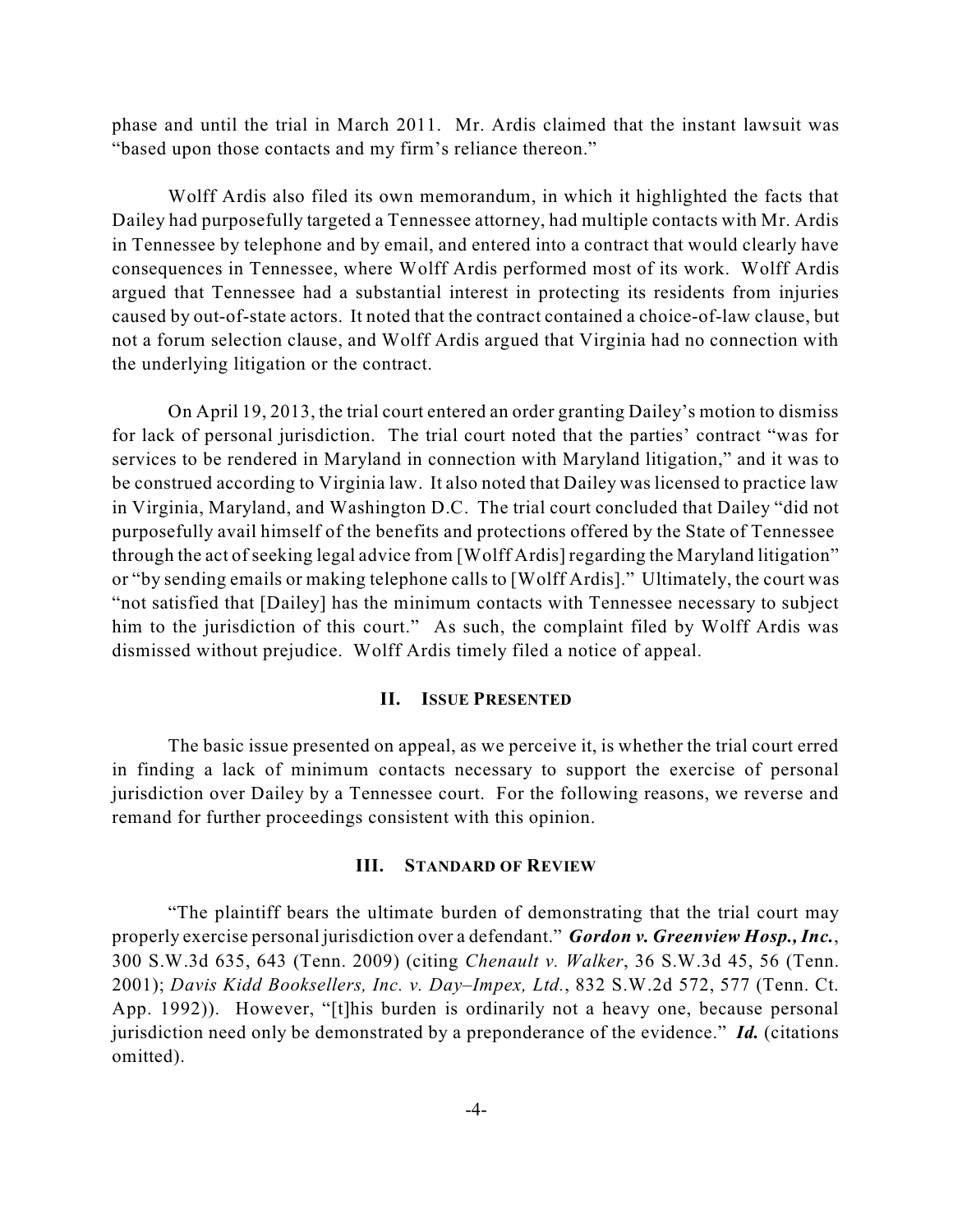A defendant may challenge personal jurisdiction by filing a Rule 12.02(2) motion to dismiss. *Gordon*, 300 S.W.3d at 643-44. The defendant may or may not choose to support its motion with affidavits or other evidentiary materials.<sup>2</sup> Id. at 644 (citing *Humphreys v. Selvey*, 154 S.W.3d 544, 550 n. 5 (Tenn. Ct. App. 2004)). If the defendant does support its motion with affidavits, then "the plaintiff must establish its prima facie showing of personal jurisdiction over the defendant by filing its own affidavits or other written evidence." *Id.* (citing *Chenault*, 36 S.W.3d at 56; *Mfrs. Consolidation Serv., Inc. v. Rodell*, 42 S.W.3d 846, 854-55 (Tenn. Ct. App. 2000)). "[T]he trial court's responsibility is to determine whether the plaintiff has alleged or presented sufficient facts to survive the motion to dismiss." *Id.* (citing *Progeny Mktg. v. Farmers & Merchs. Bank*, No. M2003-02011-COA-R3-CV, 2005 WL 819732, at \*2 (Tenn. Ct. App. Apr. 7, 2005); *Chase Cavett Servs., Inc. v. Brandon Apparel Group, Inc.*, No. 02A01-9803-CH-00055, 1998 WL 846708, at \* 1 (Tenn. Ct. App. Dec. 7, 1998)). The trial court must take as true all of the factual allegations in the plaintiff's complaint and supporting papers, if any, and must resolve all factual disputes in the plaintiff's favor. *Id.* (citing *Chenault*, 36 S.W.3d at 56; *Mfrs. Consolidation Serv., Inc.*, 42 S.W.3d at 855). "Dismissal is proper only if all the specific facts alleged by the plaintiff collectively fail to establish a prima facie case for personal jurisdiction." *Id.* (citing *Mfrs. Consolidation Serv., Inc.*, 42 S.W.3d at 855).

A decision regarding the exercise of personal jurisdiction over a defendant involves a question of law, which we review "de novo with no presumption of correctness for the purpose of determining whether the plaintiff has made out a prima facie basis for the exercise of personal jurisdiction over the defendant." *Gordon*, 300 S.W.3d at 645. The question before us, then, is whether, taking the plaintiff's factual allegations as true and resolving all reasonably disputed facts in the plaintiff's favor, the plaintiff has shown, by a preponderance of the evidence, that Tennessee courts may properly exercise jurisdiction over the defendant. *See State v. NV Sumatra Tobacco Trading Co.*, 403 S.W.3d 726, 739 (Tenn. 2013).

## **IV. DISCUSSION**

Tennessee's long-arm statute permits the courts of this state to exercise jurisdiction upon, among other bases, "'[a]ny basis not inconsistent with the constitution of this state or of the United States.'" *Mfrs. Consolidation Serv., Inc.*, 42 S.W.3d at 855 (quoting Tenn. Code Ann.  $\S$ § 20–2–214(a)(6), 20–2–225(2)). "When a state's long-arm statute authorizes the assertion of personal jurisdiction to the limits of federal due process, as does Tennessee's long-arm statute, the issue becomes simply whether the trial court's exercise of personal

<sup>&</sup>lt;sup>2</sup> Unlike Rule 12.02(6) motions, Rule12.02(2) motions "are not converted to motions for summary judgment when either or both parties submit matters outside the pleadings either in support of or in opposition to the motion." *Gordon*, 300 S.W.3d at 643 (citing *Chenault*, 36 S.W.3d at 55).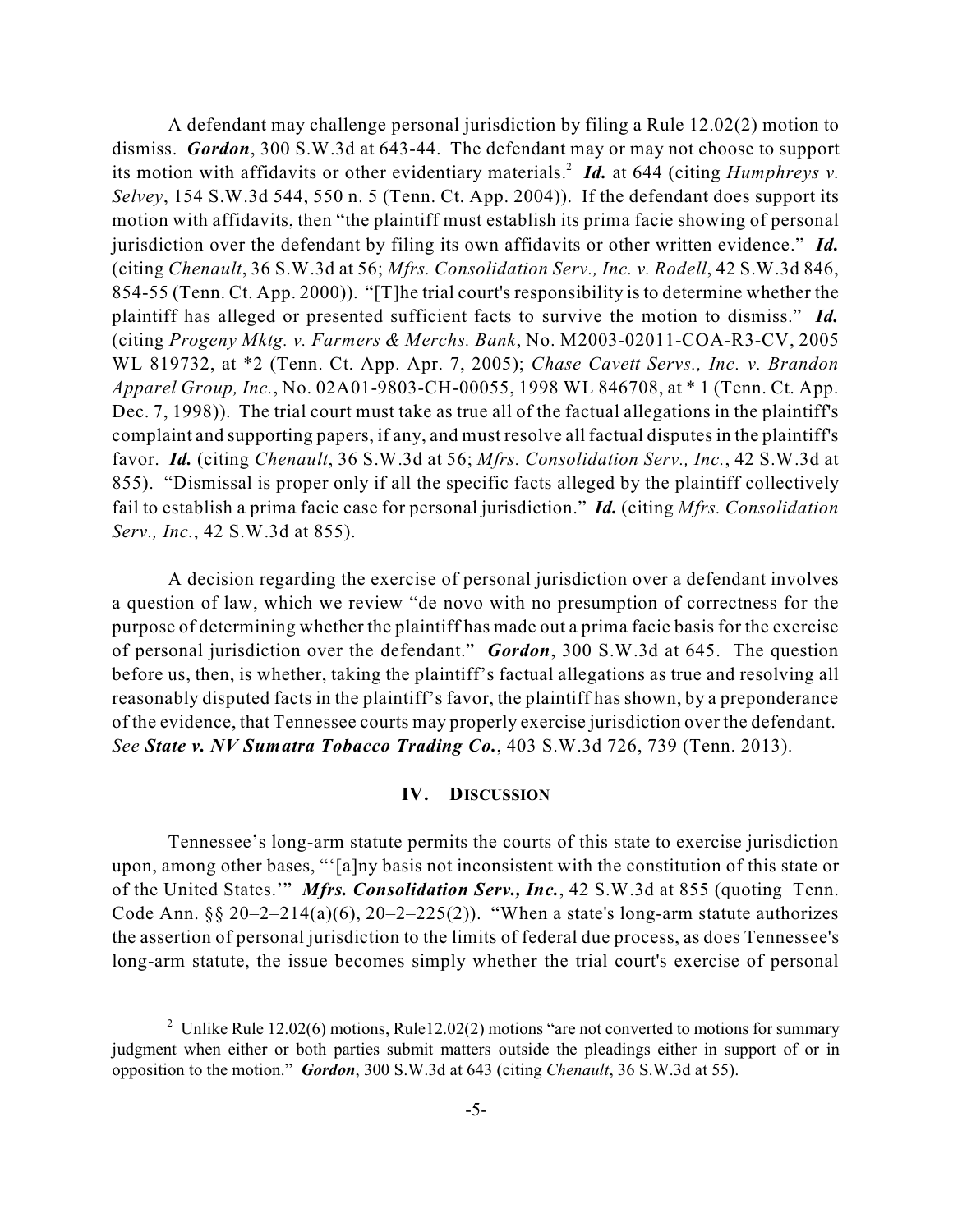jurisdiction over the defendant meets due process requirements." *Id.* "[D]ue process obligates the courts to ascertain whether it is 'fair and substantially just to both parties to have the case tried in the state where the plaintiff has chosen to bring the action.'" *Gordon*, 300 S.W.3d at 646 (quoting *Masada Inv. Corp. v. Allen*, 697 S.W.2d 332, 335 (Tenn. 1985)). A state cannot enter a binding judgment against a defendant that has "'no contacts, ties or relations'" with the state. *NV Sumatra*, 403 S.W.3d at 743 (quoting *World–Wide Volkswagen Corp. v. Woodson*, 444 U.S. 286, 294, 100 S.Ct. 559, 62 L.Ed.2d 490 (1980)). However, the United States Supreme Court announced long ago that "due process requires only that in order to subject a defendant to a judgment in personam, if he be not present within the territory of the forum, he have certain minimum contacts with it such that the maintenance of the suit does not offend 'traditional notions of fair play and substantial justice.'" *International Shoe Co. v. Washington*, 326 U.S. 310, 316, 66 S.Ct. 154, 90 L.Ed. 95 (1945) (quoting *Milliken v. Meyer*, 311 U.S. 457, 463, 61 S.Ct. 339, 85 L.Ed. 278 (1940)). The Court's "minimum contacts" language "has been the crux of personal jurisdiction in America ever since *International Shoe* was decided." *NV Sumatra*, 403 S.W.3d at 741-42.

"Federal and state courts now recognize two varieties of personal jurisdiction—specific jurisdiction and general jurisdiction." *Gordon*, 300 S.W.3d at 647. "Specific jurisdiction may be asserted when the plaintiff's cause of action arises from or is related to the nonresident defendant's activities in or contacts with the forum state." *Id***.** In order to invoke specific jurisdiction, the plaintiff must show that the nonresident defendant has purposely established significant contact with the forum state and that the plaintiff's cause of action arises out of or is related to these activities or contacts. *Id.* (citing *Burger King*, 471 U.S. at 472, 105 S.Ct. 2174). General jurisdiction, on the other hand, "may be asserted when the plaintiff's cause of action does not arise out of and is not related to the nonresident defendant's activities in the forum state." *Id.* The parties agree that the facts of this case implicate specific personal jurisdiction rather than general personal jurisdiction.

The Tennessee Supreme Court recently "reiterate[d] the law of specific personal jurisdiction, as it applies in Tennessee" in *State v. NV Sumatra Tobacco Trading Co.*, 403 S.W.3d 726, 746 (Tenn. 2013) with the following summary, drawn from United States Supreme Court and Tennessee Supreme Court precedent:

Tennessee's long-arm statutes are designed to permit its courts to assert personal jurisdiction to the fullest extent authorized by the Due Process Clause of the Fourteenth Amendment to the United States Constitution. Due process permits a state to enforce its judgments against a defendant only when the defendant has sufficient minimum contacts with the state that jurisdiction does not offend traditional notions of fair play and substantial justice. Minimum contacts are present when the defendant's purposeful conduct and connection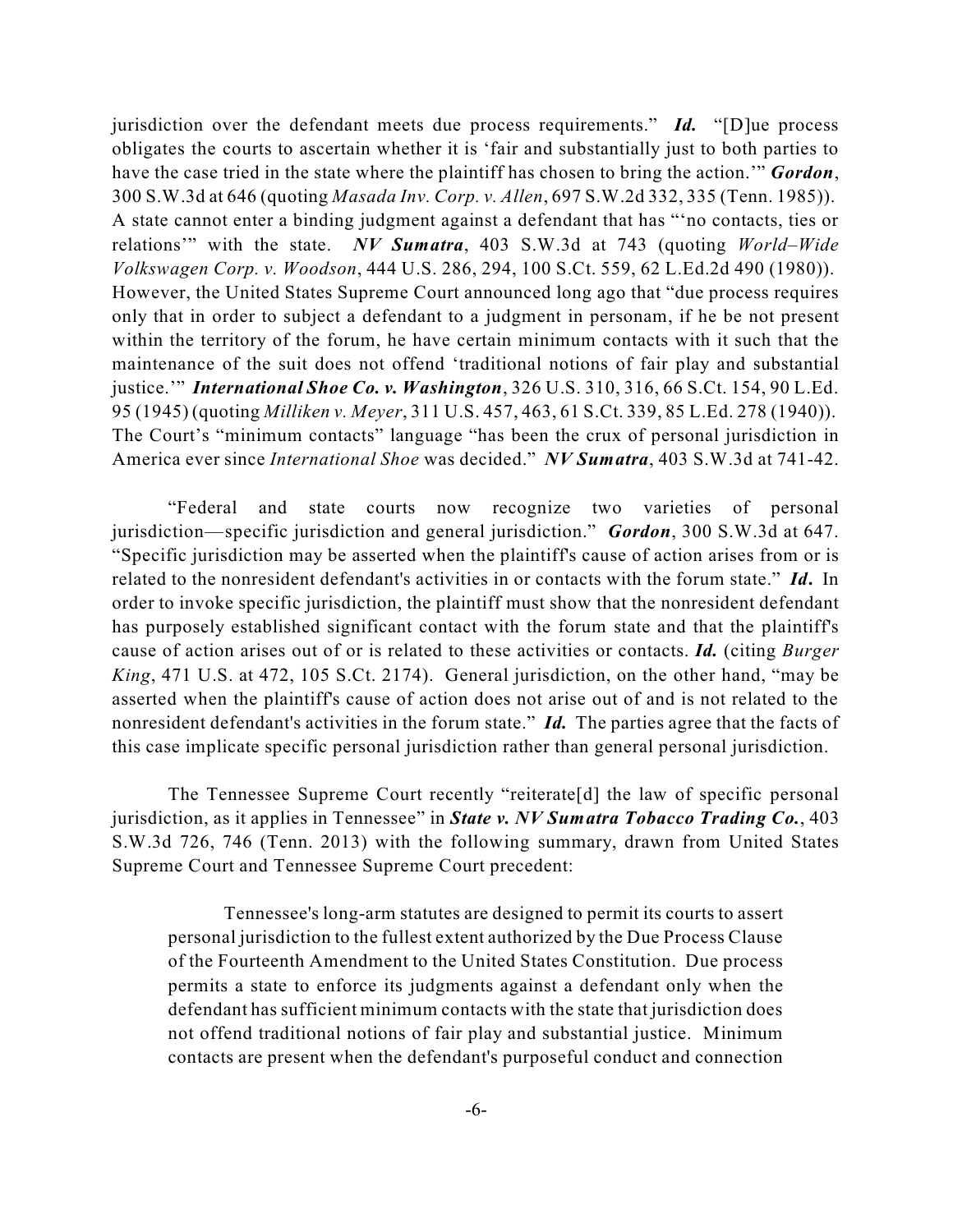with the forum state are such that the defendant avails itself of the benefits and protections of the state's laws and should, therefore, reasonably anticipate being haled into that state's courts.

Assessing minimum contacts involves a two-part test. The first step is the fact-gathering exercise of identifying the relevant contacts. The plaintiff is required to establish that minimum contacts exist by a preponderance of the evidence. The court should consider the quantity of the contacts, their nature and quality, and the source and connection of the cause of action with those contacts. A defendant's contacts are sufficiently meaningful when they demonstrate that the defendant has purposefully targeted Tennessee to the extent that the defendant should reasonably anticipate being haled into court here.

If the court finds sufficient minimum contacts, then the inquiry should proceed to the second step. At step two, the defendant bears the burden of showing that, despite the existence of minimum contacts, exercising jurisdiction would be unreasonable or unfair. The court, at this stage, should consider such factors as the burden on the defendant, the interests of the forum state, the plaintiff's interest in obtaining relief, the judicial system's interest in obtaining the most efficient resolution of controversies, and the state's interest in furthering substantive social policies.

*Id.* at 759-60. "Both steps call for a careful, not mechanical, analysis of the facts of each case with particular focus on the defendant, the forum, and the nature of the litigation." *Davis Kidd Booksellers*, 832 S.W.2d at 575.

The first step in our analysis, then, is to identify Dailey's contacts with the state of Tennessee. Dailey first contacted Mr. Ardis in Tennessee via email on July 22, 2009. At that time, he was residing in Washington D.C. but apparently practicing with a Virginia law firm. Dailey sought assistance from Wolff Ardis with his automobile glass products liability case pending in Maryland. Mr. Ardis initially responded and offered to assist Dailey without a fee or case involvement, and he sent Dailey draft discovery to use in the case. Dailey called Mr. Ardis on several other occasions thereafter, both at his Memphis law office and on Mr. Ardis's personal mobile phone, in order to solicit advice on matters concerning the litigation. During one of these calls, Dailey proposed that Wolff Ardis become co-counsel in the Maryland case and handle the glass products liability issue. Negotiations continued, and in early 2010, the parties came to an agreement on suitable terms for a contract. The parties and the client executed the Contract for Legal Services in May 2010, with Mr. Ardis signing the contract in Tennessee, and Dailey and the client signing the contract in Virginia. After the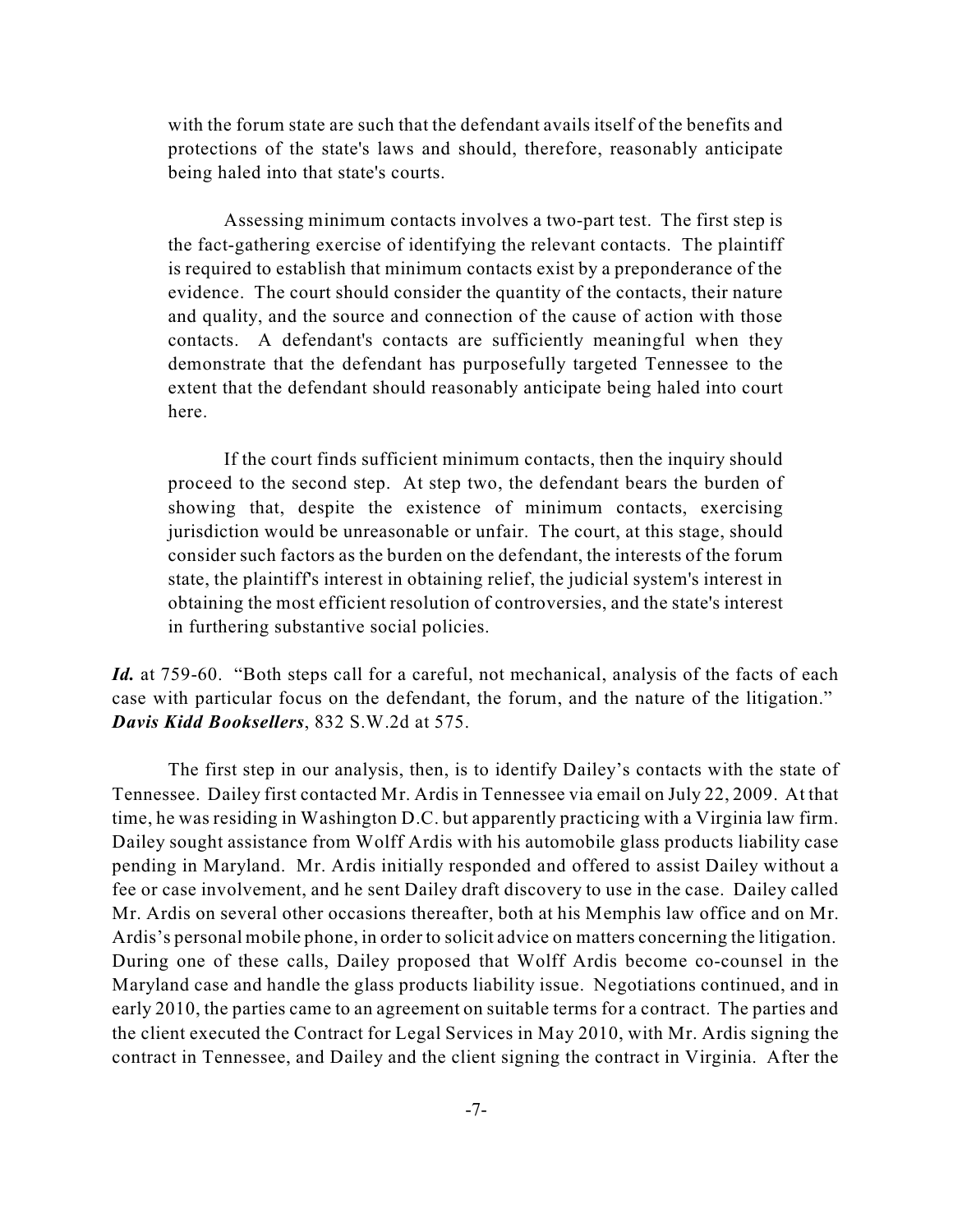contract was executed, Dailey corresponded with Mr. Ardis by telephone, by mail, and by email, on numerous occasions on matters dealing with the products liability portion of the case, including evidentiary matters, trialstrategy, expert testimony and expenses. The parties were in close contact throughout the pre-trial phase and until the trial in March 2011. Mr. Ardis traveled to Maryland for the trial.

Having identified Dailey's contacts with Tennessee, our next task is to "weigh the quantity of those contacts, their nature and quality, and their connection to the cause of action." *NV Sumatra*, 403 S.W.3d at 760. The ultimate purpose of this inquiry is "to determine whether the contacts demonstrate that [Dailey] has purposefully availed itself of Tennessee's laws, such that it should reasonably anticipate being haled into court here. If not, then exercising jurisdiction over [Dailey] would automatically be deemed unfair under the Due Process Clause." *See id.*

First we will assess the quantity of Dailey's contacts with Tennessee. "So long as it creates a 'substantial connection' with the forum, even a single act can support jurisdiction." *Burger King*, 471 U.S. at 476 n.18 (citing *McGee v. Int'l Life Ins. Co.*, 355 U.S. 220, 223, 78 S.Ct. 199, 201, 2 L.Ed.2d 223 (1957)). The facts show that Dailey contacted Wolff Ardis in Tennessee on numerous occasions over a period of nearly two years. He contacted Mr. Ardis at the Wolff Ardis law office in Memphis and on Mr. Ardis's personal telephone. He also communicated with Wolff Ardis via mail and email. Although neither party attempted to quantify the precise number of contacts Dailey had with Wolff Ardis in Tennessee, it was characterized by Mr. Ardis as "several" phone calls prior to the execution of the contract and "numerous" contacts, "telephonically, by mail and by e-mail," thereafter. He said the parties maintained "close contact."

The nature and quality of these contacts must also be considered, as well as their connection to the cause of action. When a defendant purposefully derives benefit from its interstate activities, "it is not unfair for [the defendant] to face suit in other States for consequences that arise *proximately* from such activities." *NV Sumatra*, 403 S.W.3d at 764 n.39 (internal quotation omitted). Here, it was Dailey who sought out Wolff Ardis due to its expertise and experience in auto glass litigation. Dailey solicited advice regarding his Maryland lawsuit and eventually proposed that Wolff Ardis associate with him as co-counsel in the case. Thus, Dailey purposefully established a significant, continuous and ongoing contractual relationship with Wolff Ardis in Tennessee. Obviously, Dailey was aware that Wolff Ardis would expend a substantial amount of time working in Tennessee in preparation for the trial. It is true that Dailey never physically entered the state of Tennessee, but that does not mean that he is not subject to personal jurisdiction in this state. It is wellestablished that "'the absence of physical contacts will not defeat in personam jurisdiction where a commercial actor purposefully directs his activities toward citizens of the forum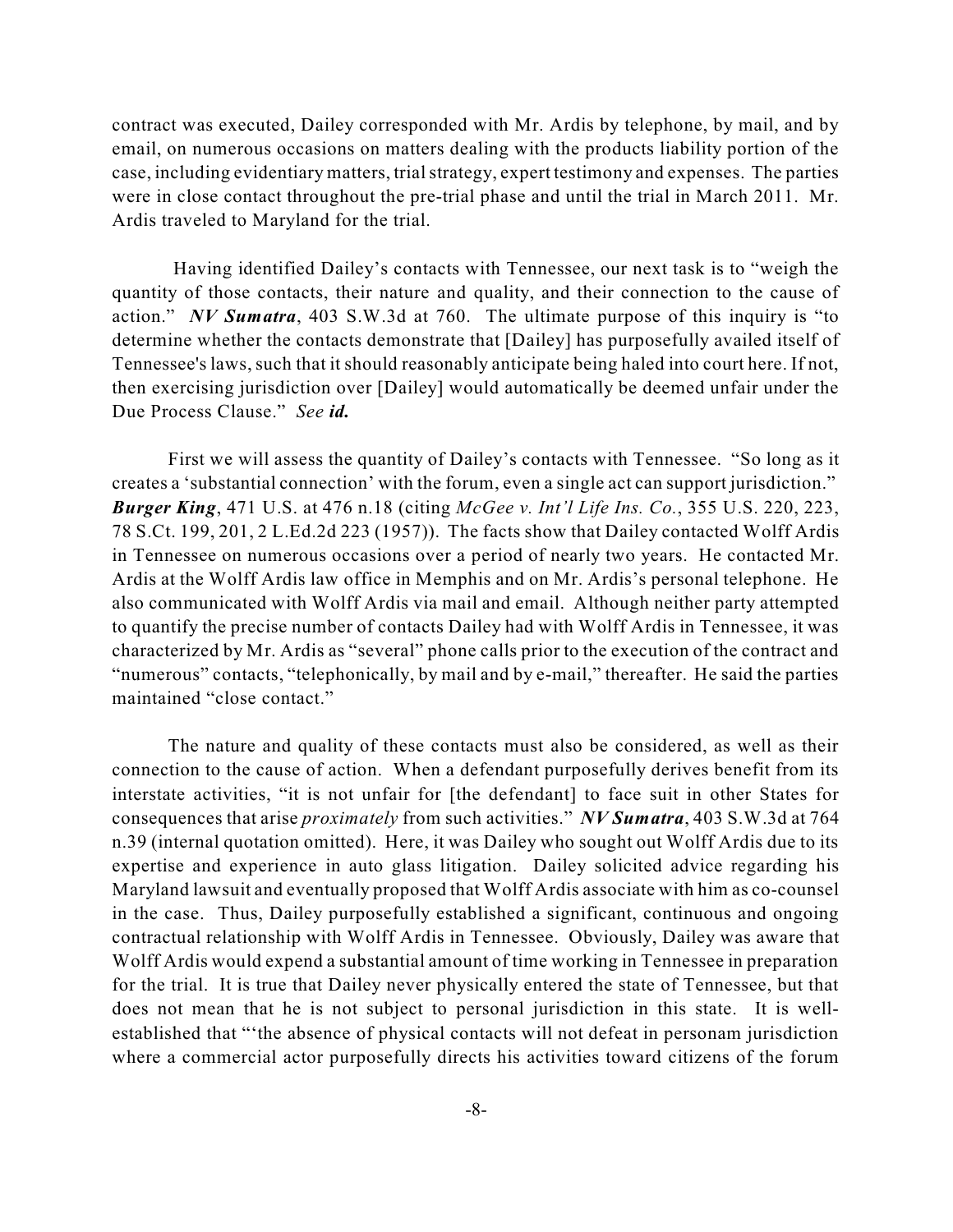State and litigation results from injuries arising out of or relating to those activities.'" *NV Sumatra*, 403 S.W.3d at 751 (quoting *Masada Inv. Corp. v. Allen*, 697 S.W.2d 332, 334 (Tenn. 1985)). In *Precision Castings of Tenn., Inc. v. H & H Mfg.*, No. M2012-00334- COA-R3-CV, 2012 WL 3608668, at \*3 (Tenn. Ct. App. Aug. 22, 2012), for example, the fact that no one from the defendant out-of-state corporation "physically visited" Tennessee was "not dispositive" when the defendant "purposefully directed" its activity toward a Tennessee corporation and a breach of contract suit arose from injuries related to that activity. *See also Masada*, 697 S.W.2d at 335 (finding minimum contacts although the defendant never physically entered Tennessee). The United States Supreme Court explained in *Burger King Corp. v. Rudzewicz*, 471 U.S. at 476, 105 S.Ct. at 2184, that personal jurisdiction "may not be avoided merely because the defendant did not *physically* enter the forum State." The Court elaborated:

Although territorial presence frequently will enhance a potential defendant's affiliation with a State and reinforce the reasonable foreseeability of suit there, it is an inescapable fact of modern commercial life that a substantial amount of business is transacted solely by mail and wire communications across state lines, thus obviating the need for physical presence within a State in which business is conducted. So long as a commercial actor's efforts are "purposefully directed" toward residents of another State, we have consistently rejected the notion that an absence of physical contacts can defeat personal jurisdiction there.

These concerns, expressed by the Court in 1985, are even more true today.

Here, Dailey himself created a substantial connection with Tennessee. Dailey purposefully directed his activity toward Tennessee to initiate a contractual relationship with a Tennessee attorney, and litigation has arisen in relationship to that activity. There is a direct connection between Dailey's contacts with Tennessee and the current claim for breach of contract filed by Wolff Ardis. Under the circumstances, we find that Dailey purposely targeted Tennessee and had sufficient minimum contacts with Tennessee such that he should reasonably have anticipated that he might be haled into court in Tennessee in connection with the contract.

However, we have, thus far, only analyzed the first part of the "minimum contacts" test. "If the court finds sufficient minimum contacts, then the inquiry should proceed to the second step," in which "the defendant bears the burden of showing that, despite the existence of minimum contacts, exercising jurisdiction would be unreasonable or unfair." *NV Sumatra*, 403 S.W.3d at 760. At this stage, we must consider "such factors as the burden on the defendant, the interests of the forum state, the plaintiff's interest in obtaining relief,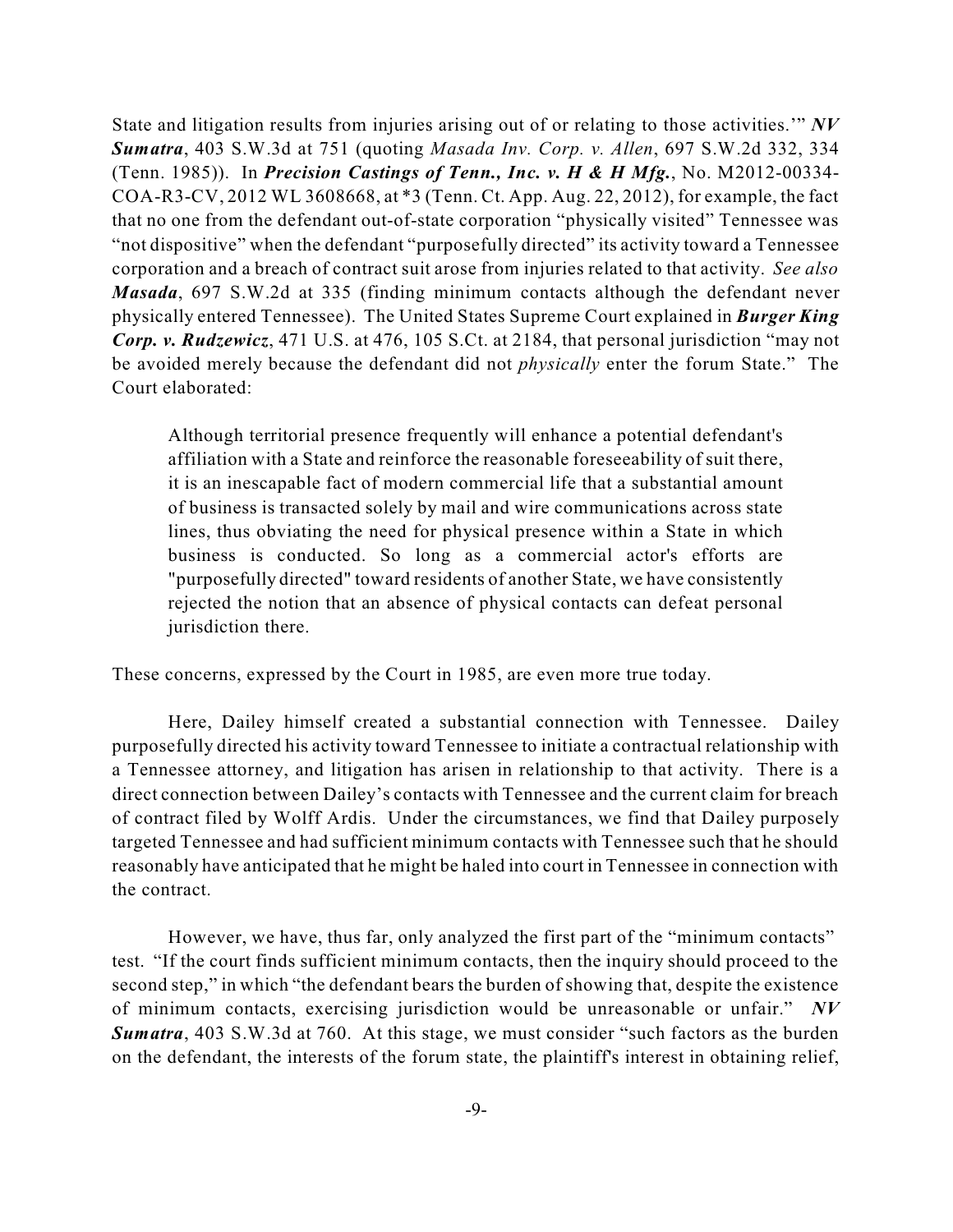the judicial system's interest in obtaining the most efficient resolution of controversies, and the state's interest in furthering substantive social policies." *Id.* "The second step involves some subjective value judgment by the court concerning the quality and nature of the defendant's contacts with the forum and the fair and orderly administration of the law." *Davis Kidd Booksellers*, 832 S.W.2d at 575. As noted above, the burden is on Dailey to show that exercising jurisdiction would be unreasonable or unfair. "[W]here a defendant who purposefully has directed his activities at forum residents seeks to defeat jurisdiction, he must present a compelling case that the presence of some other considerations would render jurisdiction unreasonable." *Burger King*, 471 U.S. at 477.

Before the trial court, Dailey submitted an affidavit detailing the circumstances surrounding the parties' transactions but he did not submit any evidence with regard to whether litigating in Tennessee would be burdensome or whether the aforementioned factors otherwise weigh in favor of or against litigating in Tennessee. He did make some arguments in his supporting memorandum that are relevant to the factors at issue. He pointed out that "most" of the parties to the contract live outside Tennessee. However, we find that this factor, under the circumstances, does not necessarily weigh against litigating in Tennessee. Wolff Ardis is based in Memphis, Tennessee, and Mr. Ardis resides here. Tennessee certainly has an interest in adjudicating a dispute involving a Tennessee resident and Tennessee corporation in which it is alleged that an injury was caused by an out-of-state actor. *See Burger King Corp.*, 471 U.S. at 473 ("A State generally has a 'manifest interest' in providing its residents with a convenient forum for redressing injuries inflicted by out-of-state actors."); *Nicholstone Book Bindery, Inc. v. Chelsea House Publishers*, 621 S.W.2d 560, 565 (Tenn. 1981) ("[W]hen the contract is with a resident of Tennessee, the State's interest in resolving a suit based on the contract and brought by that resident cannot be doubted.") (quotation omitted). Likewise, Wolff Ardis has an obvious interest in obtaining relief in a convenient forum. Dailey resides in Washington D.C., but Washington D.C. has no other apparent connection to or interest in this case. Dailey was doing business in Virginia and Maryland at the time of the underlying litigation. Neither party to the instant lawsuit resides in either Virginia or Maryland. The parties' client apparently resided in Maryland, but he is not a party to this case. In short, the parties to *this* lawsuit are domiciled in Tennessee and in Washington D.C., and certain relevant activities took place in Maryland, and, to a lesser extent, Virginia. However, we are not convinced that any one of these other jurisdictions possesses a greater interest in litigating this controversy than does Tennessee.

Dailey did not present any evidence to demonstrate the "burden on the defendant" imposed by litigating in Tennessee.<sup>3</sup> He argued, without elaboration, in his memorandum

<sup>&</sup>lt;sup>3</sup> Dailey argued in his memorandum that it would place a "burden" on the Tennessee courts to have (continued...)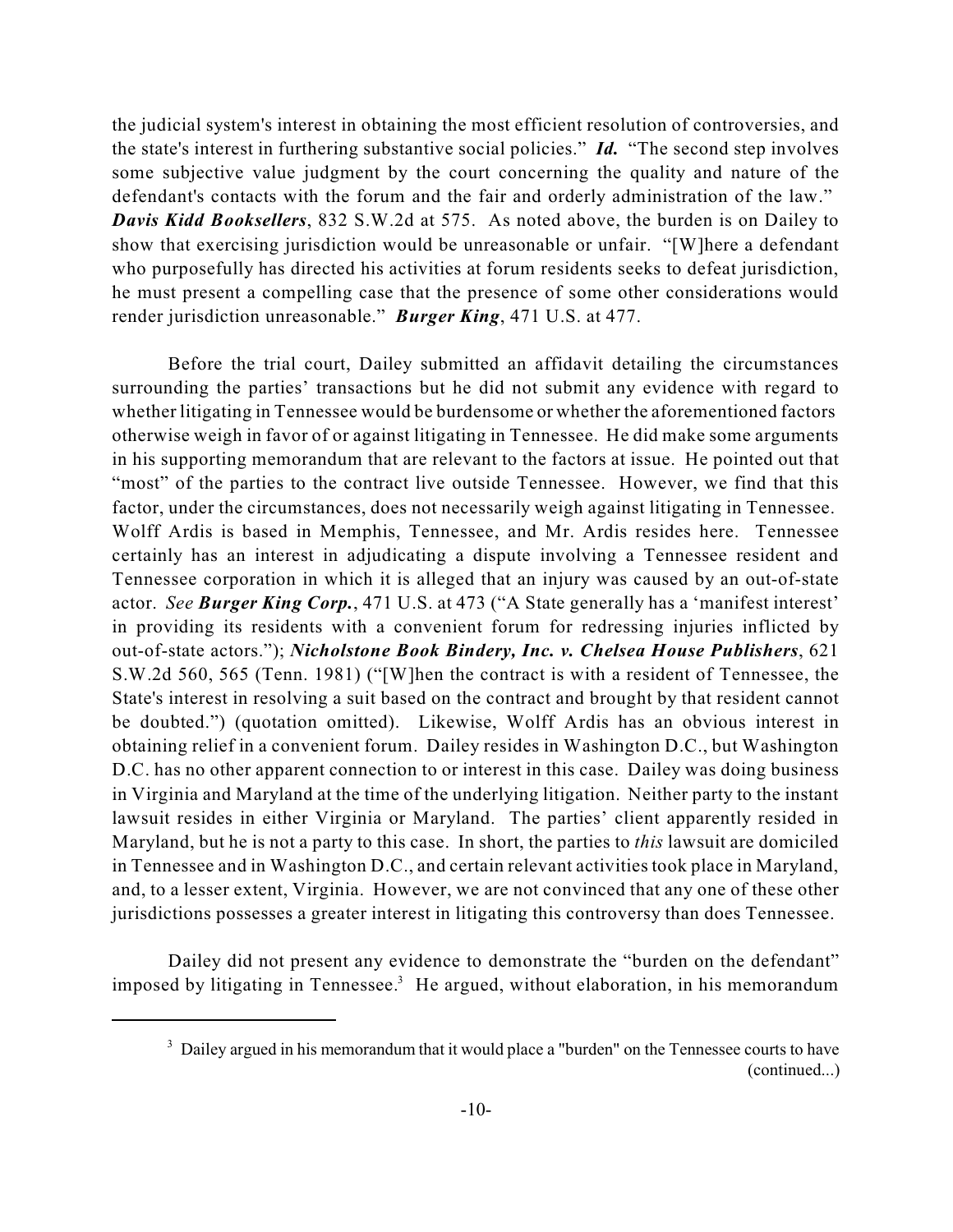that "the hardship of defending suit in Tennessee would be unreasonable," but he offered no facts to support this assertion. Based on the parties' circumstances, it is unavoidable that one of the parties will be forced to travel to a distant forum in order to litigate this case. Still, "the same conditions of modern technology which have made interstate businesstransactions flourish serve also to ease the burden of defending in a foreign forum." *Nicholstone*, 621 S.W.2d at 565. We cannot say, based on the facts before us, that Dailey has demonstrated that it is unfair or unreasonable for him to travel to Tennessee. Where a defendant "has created 'continuing obligations' between himself and residents of the forum, he manifestly has availed himself of the privilege of conducting business there, and because his activities are shielded by 'the benefits and protections' of the forum's laws it is presumptively not unreasonable to require him to submit to the burdens of litigation in that forum as well." *Burger King*, 471 U.S. at 475-76 (quotations omitted).

In summary, we find that Wolff Ardis met its burden of establishing by a preponderance of the evidence that Dailey had sufficient minimum contacts with the state of Tennessee to justify the exercise of personal jurisdiction. In response, Dailey failed to show that exercising jurisdiction would be unreasonable or unfair.

We note that other jurisdictions have considered similar issues of personal jurisdiction involving contracts with out-of-state attorneys, with mixed results.<sup>4</sup> In *Fischbarg v. Doucet*, 9 N.Y.3d 375, 385, 880 N.E.2d 22, 30 (N.Y. 2007), for example, New York's highest Court concluded that California clients who retained a New York lawyer for work on a case in Oregon were subject to personal jurisdiction in New York in a suit arising out of the contract. The Court concluded that the defendants "purposefully availed themselves of New York's legal services market by establishing a continuing attorney-client relationship with [the attorney]," and thereby "purposefully availed themselves of the benefits and protections of New York's laws governing lawyers." *Id.* The defendants' contacts with New York consisted of "project[ing] themselves into New York via telephone to solicit [the attorney's] legal services," and "establishing a continuing attorney-client relationship" that spanned nine

 $3$ (...continued)

to construe the parties' contract according to Virginia law, but we are confident that a Tennessee court is competent to do so.

<sup>&</sup>lt;sup>4</sup> Certainly there are no hard and fast or mechanical rules that can be applied in these cases. The United States Supreme Court has repeatedly rejected "any talismanic jurisdictional formulas" in deciding the issue of personal jurisdiction, explaining that "the facts of each case must [always] be weighed" in determining whether personal jurisdiction would comport with "fair play and substantial justice." *Burger King*, 471 U.S. at 485-86. As the Court aptly noted, any inquiry into 'fair play and substantial justice' necessarily requires determinations in which few answers will be written in black and white. The greys are dominant and even among them the shades are innumerable." *Id.* at 486 n.29.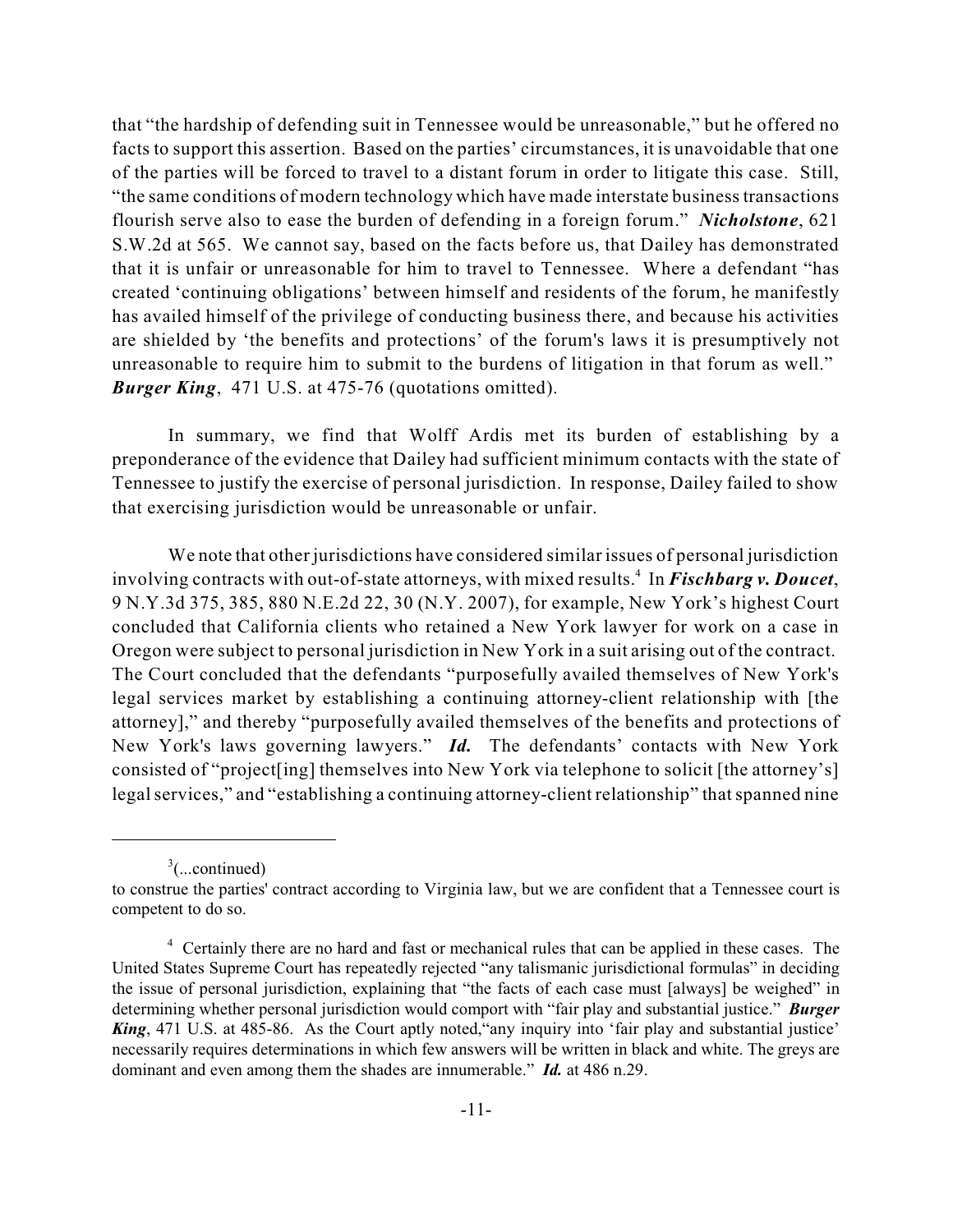months, which involved communicating via telephone, mail, e-mail and facsimile, though the defendants never physically entered New York. *Id.* "Given these facts," the Court said, "they should have reasonably expected to defend against a suit based on their relationship with plaintiff in New York." *Id.*

By contrast, in *Zavian v. Foudy*, 130 Md.App. 689, 691-92, 747 A.2d 764, 765-66 (Md. Ct. App. 2000), the Maryland Court of Special Appeals found no personal jurisdiction over out-of-state clients who retained a Maryland attorney as their agent for endorsement deals, and all contacts among the parties were by fax, telephone, or mail. There were "little or no negotiations" among the parties, and the relevant documents were exchanged by mail or fax. *Id.* at 701; 747 A.2d at 771. The Court concluded that the defendants simply did not have "sufficient contact" with Maryland to subject them to personal jurisdiction there. *Id.* at 702; 747 A.2d at 771.

The most comparable Tennessee case we have encountered in our research is *Jenne v. Snyder-Falkinham*, 967 S.W.2d 327, 328 (Tenn. Ct. App. 1997), which involved a Tennessee attorney (and another attorney from Virginia) who filed suit in Tennessee against a Virginia client for contractual attorney's fees. The client had retained the attorneys to represent her in a lawsuit in Virginia. She argued that she was not subject to personal jurisdiction in Tennessee due to a lack of minimum contacts. The relevant contacts in that case included: the parties meeting at the Tri-Cities Airport in Tennessee to discuss the possible representation; many telephone conversations between the parties; the client traveling to the attorney's office in Cleveland, Tennessee on two to three occasions relative to her case; and the attorneys spending "many days in Tennessee in preparation of the [client's] case." *Id.* at 329. The Court concluded that these contacts were sufficient to meet the "minimum contacts" test to justify the exercise of personal jurisdiction over the client in Tennessee. The Court stated, "'With respect to interstate contractual obligations, we have emphasized that parties who reach out beyond one state and create continuing relationships and obligations with citizens of another state are subject to regulation and sanctions in the other State for the consequences of their activities.'" *Id.* at 330 (quoting *J.I. Case Corp. v. Williams*, 832 S.W.2d 530 (Tenn. 1992)).

The same holds true here. Dailey reached out to Tennessee to create a continuing contractual relationship with Wolff Ardis in Tennessee and established the requisite minimum contacts with Tennessee for this state to lawfully exercise personal jurisdiction over Dailey in a suit based on an alleged breach of that contract.